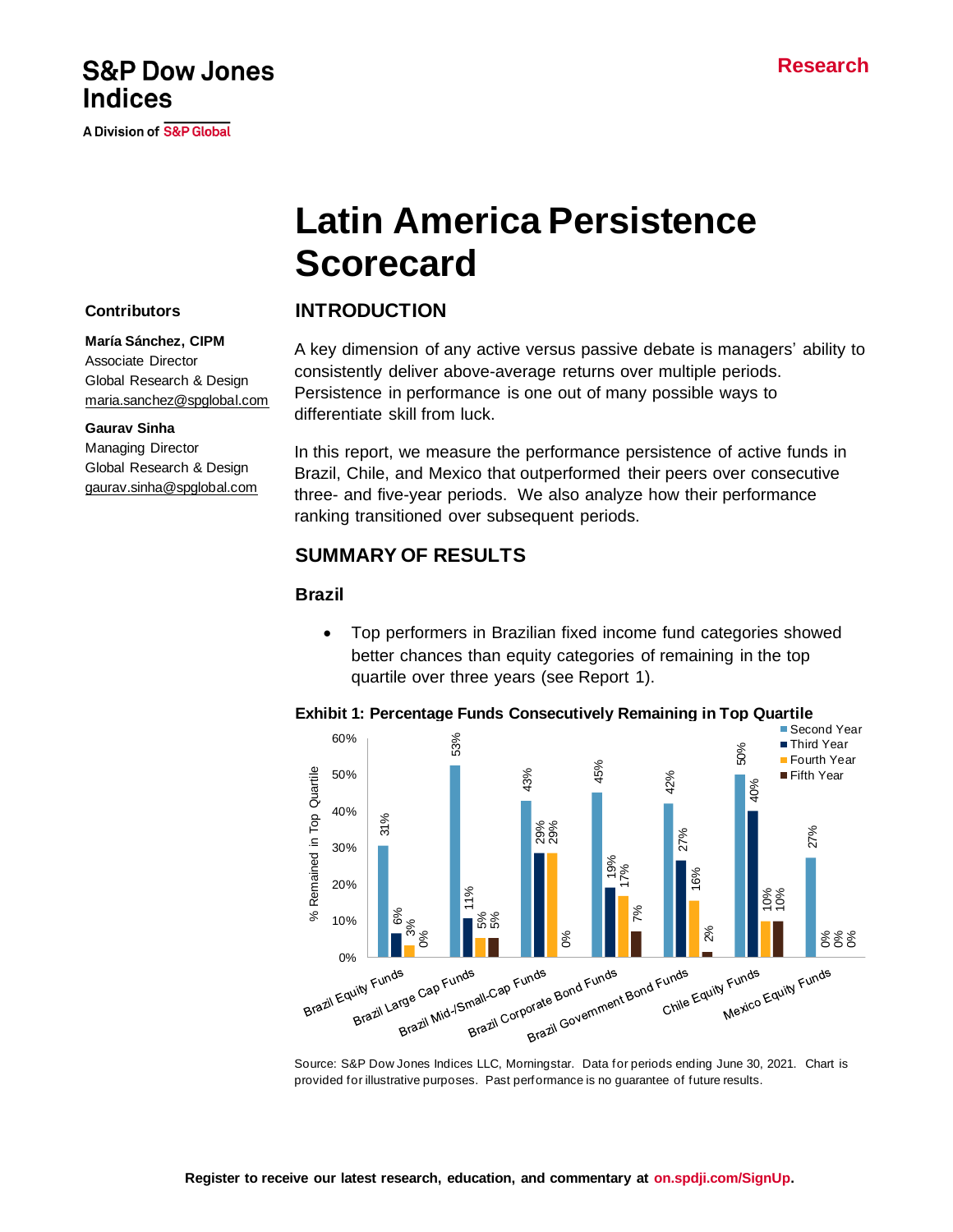- Report 2 highlights the inability of top-performing equity fund managers to consistently repeat success in subsequent years. The least persistent were Brazil Equity Fund managers—by the fourth year, just 3% of them remained in the top quartile and none by the fifth year.
- The majority of Brazil Corporate Bond Fund managers did not maintain consistent outperformance for five years in a row; only 7% of them were able to persist. Brazil Government Bond Fund managers did not show better results; 2% of them delivered consistent outperformance for five years in a row (see Report 2).
- The five-year transition matrix (see Report 5) highlights the Brazil Corporate Bond Funds category. The chance of a winning fund remaining in the top quartile after five one-year periods was lower than the chance of it liquidating.
- More than half (59%) of the top-quartile funds in the Brazil Equity Funds category remained in first and second quartile over the five-year period (see Report 5).

#### **Chile**

- Report 2 shows the lack of persistence by equity managers in Chile—just 10% of top-performing funds in the first 12-month period repeated their outperformance after five years.
- In Report 3, we can observe that 13% of the top-quartile funds in the first period of the threeyear transition matrix remained in the top-quartile after three years.
- Funds in third quartile of the five-year transition matrix were more likely to be liquidated (78%) than to stay or move to lower quartiles (see Report 5).

#### **Mexico**

- As observed in the SPIVA<sup>®</sup> [Latin America Mid-Year 2021 Scorecard,](https://www.spglobal.com/spdji/en/documents/spiva/spiva-latin-america-mid-year-2021.pdf?utm_source=pdf_spiva) Mexico had a higher rate of fund survivorship than Brazil and Chile in the three- and five-year periods. Reports 3, 4, 5, and 6 show that Mexican funds had a lower chance of being shut down than Brazilian and Chilean funds.
- The five-year performance persistence test (see Report 2) shows that top-quartile managers had difficulty replicating their outperformance in subsequent years. After one year, just 27% of managers remained in the top quartile, and by the end of year two, none remained.
- Report 5 shows that top-quartile managers in the first five-year period survived in the second five-year period; however, they were more likely to move to the fourth quartile than remain in the top.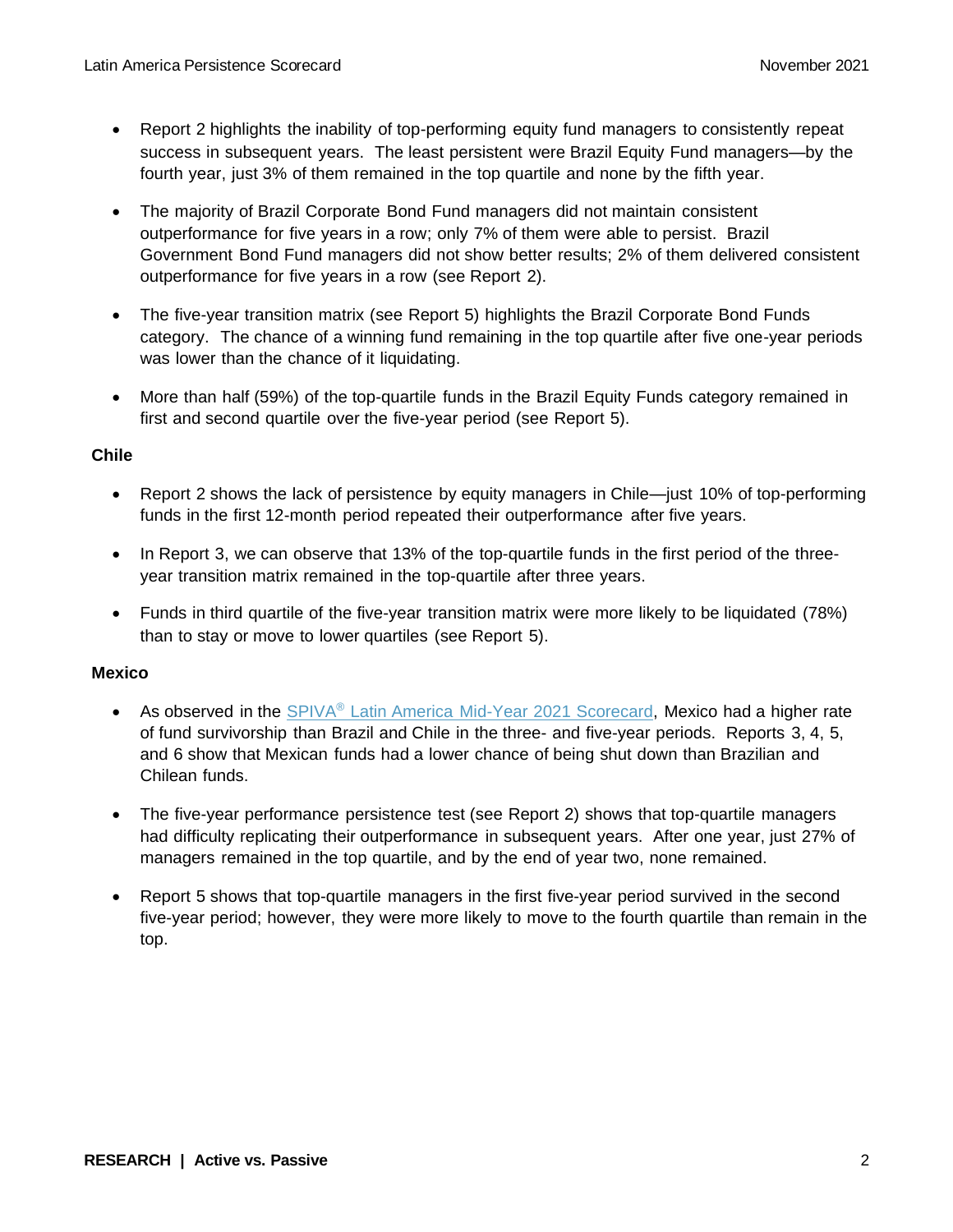### **ABOUT THE PERSISTENCE SCORECARD**

The phrase "past performance is not an indicator of future results" (or some variation thereof) can be found in the fine print of most mutual fund literature. Yet, due to either force of habit or conviction, investors and advisors consider past performance and related metrics to be important factors in fund selection. So does past performance really matter?

To answer this question, this scorecard tracks the consistency of top performers over yearly consecutive periods and measures performance persistence through transition matrices. Key features of the scorecard include the following:

- Same Universe as SPIVA: The scorecard follows the fund categories defined in the SPIVA [Latin America Scorecard,](https://www.spglobal.com/spdji/en/spiva/article/spiva-latin-america?utm_source=pdf_spiva) a semiannual report that tracks the number of active funds in Brazil, Chile, and Mexico that beat their respective benchmarks over different time horizons.
- **Survivorship Bias Correction:** Many funds might be liquidated or merged during a period of study. However, for someone making an investment decision at the beginning of the period, these funds are part of the opportunity set. Unlike other commonly available comparison reports, S&P Persistence Scorecards account for the entire opportunity set, not just the survivors, thereby eliminating survivorship bias.
- **Data Cleaning:** The S&P Persistence Scorecards avoid double counting multiple share classes in all count-based calculations by using only the share class with the greatest assets. Index, leveraged, and inverse funds, along with other index-linked products, are excluded from the results, as this is meant to be a scorecard for active managers.
- **Tracking Reports of Top Performers:** The tracking reports show the percentages of funds that remain in the top-quartile or top-half rankings over consecutive three- and five-year periods.
- **Transition Matrices:** Transition matrices show the movements between quartiles and halves over two non-overlapping three- and five-year periods. They also track the percentage of funds that merged or liquidated.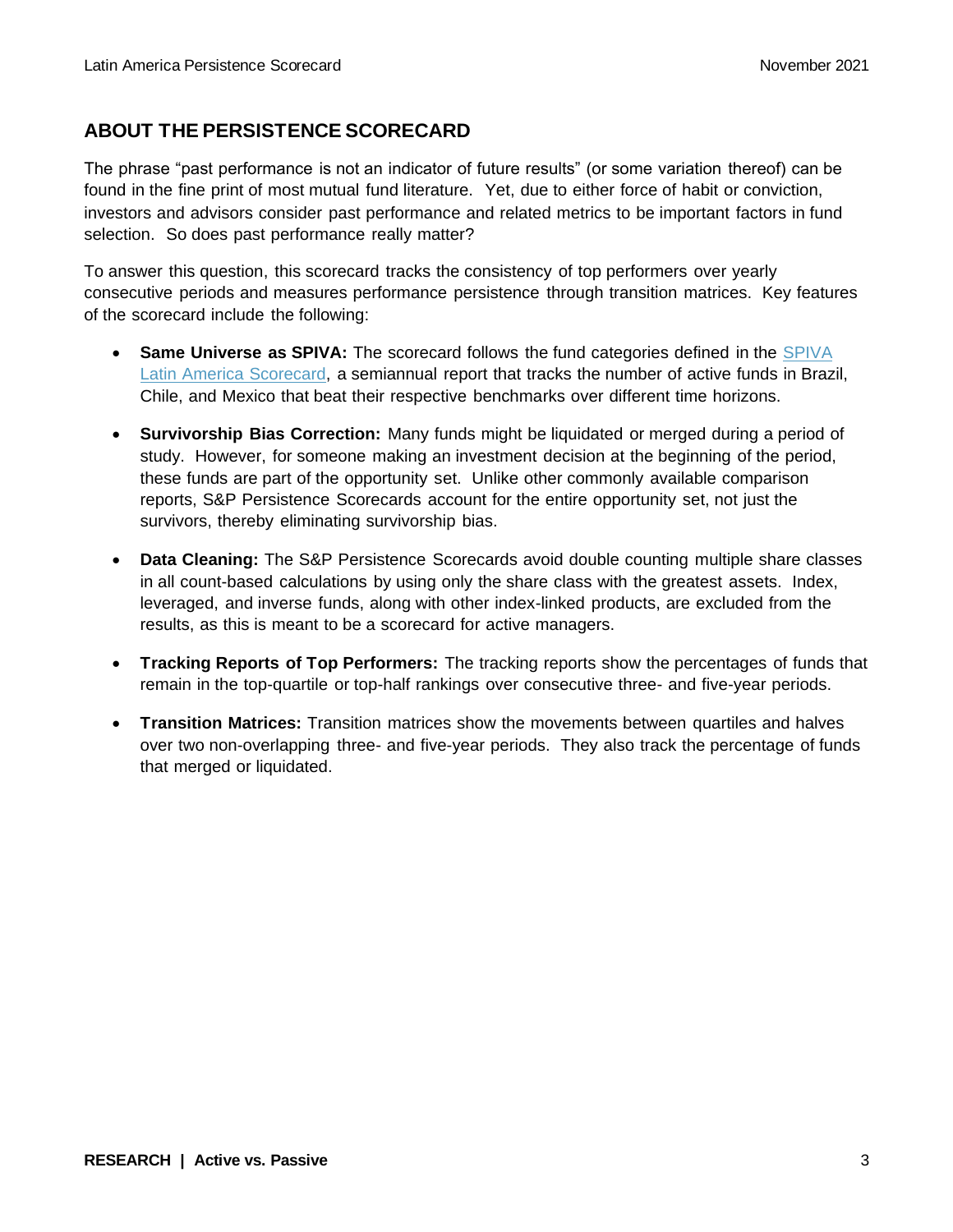## **REPORTS**

| Report 1: Performance Persistence of Funds over Three Consecutive 12-Month Periods |                            |                                      |                  |  |  |  |  |
|------------------------------------------------------------------------------------|----------------------------|--------------------------------------|------------------|--|--|--|--|
|                                                                                    | <b>FUND COUNT AT START</b> | PERCENTAGE REMAINING IN TOP QUARTILE |                  |  |  |  |  |
| <b>FUND CATEGORY</b>                                                               | (JUNE 2019)                | <b>JUNE 2020</b>                     | <b>JUNE 2021</b> |  |  |  |  |
| <b>TOP QUARTILE</b>                                                                |                            |                                      |                  |  |  |  |  |
| <b>Brazil Equity Funds</b>                                                         | 56                         | 36                                   | 14               |  |  |  |  |
| Brazil Large-Cap Funds                                                             | 20                         | 25                                   | 15               |  |  |  |  |
| Brazil Mid-/Small-Cap Funds                                                        | 15                         | 33                                   | $\Omega$         |  |  |  |  |
| <b>Brazil Corporate Bond Funds</b>                                                 | 22                         |                                      | 14               |  |  |  |  |
| <b>Brazil Government Bond Funds</b><br>66                                          |                            | 38                                   | 12               |  |  |  |  |
| Chile Equity Funds                                                                 | 10                         | 30                                   | 10               |  |  |  |  |
| <b>Mexico Equity Funds</b>                                                         | 12                         | 17                                   | 0                |  |  |  |  |
| <b>FUND CATEGORY</b>                                                               | <b>FUND COUNT AT START</b> | PERCENTAGE REMAINING IN TOP HALF     |                  |  |  |  |  |
|                                                                                    | (JUNE 2019)                | <b>JUNE 2020</b>                     | <b>JUNE 2021</b> |  |  |  |  |
| <b>TOP HALF</b>                                                                    |                            |                                      |                  |  |  |  |  |
| <b>Brazil Equity Funds</b>                                                         | 112                        | 54                                   | 29               |  |  |  |  |
| Brazil Large-Cap Funds                                                             | 40                         | 55                                   | 38               |  |  |  |  |
| Brazil Mid-/Small-Cap Funds                                                        | 29                         | 52                                   | 10               |  |  |  |  |
| <b>Brazil Corporate Bond Funds</b>                                                 | 44                         | 57                                   | 30               |  |  |  |  |
| <b>Brazil Government Bond Funds</b>                                                | 132                        | 66                                   | 39               |  |  |  |  |
| <b>Chile Equity Funds</b>                                                          | 19                         | 47                                   | 21               |  |  |  |  |
| Mexico Equity Funds                                                                | 23                         | 52                                   | 35               |  |  |  |  |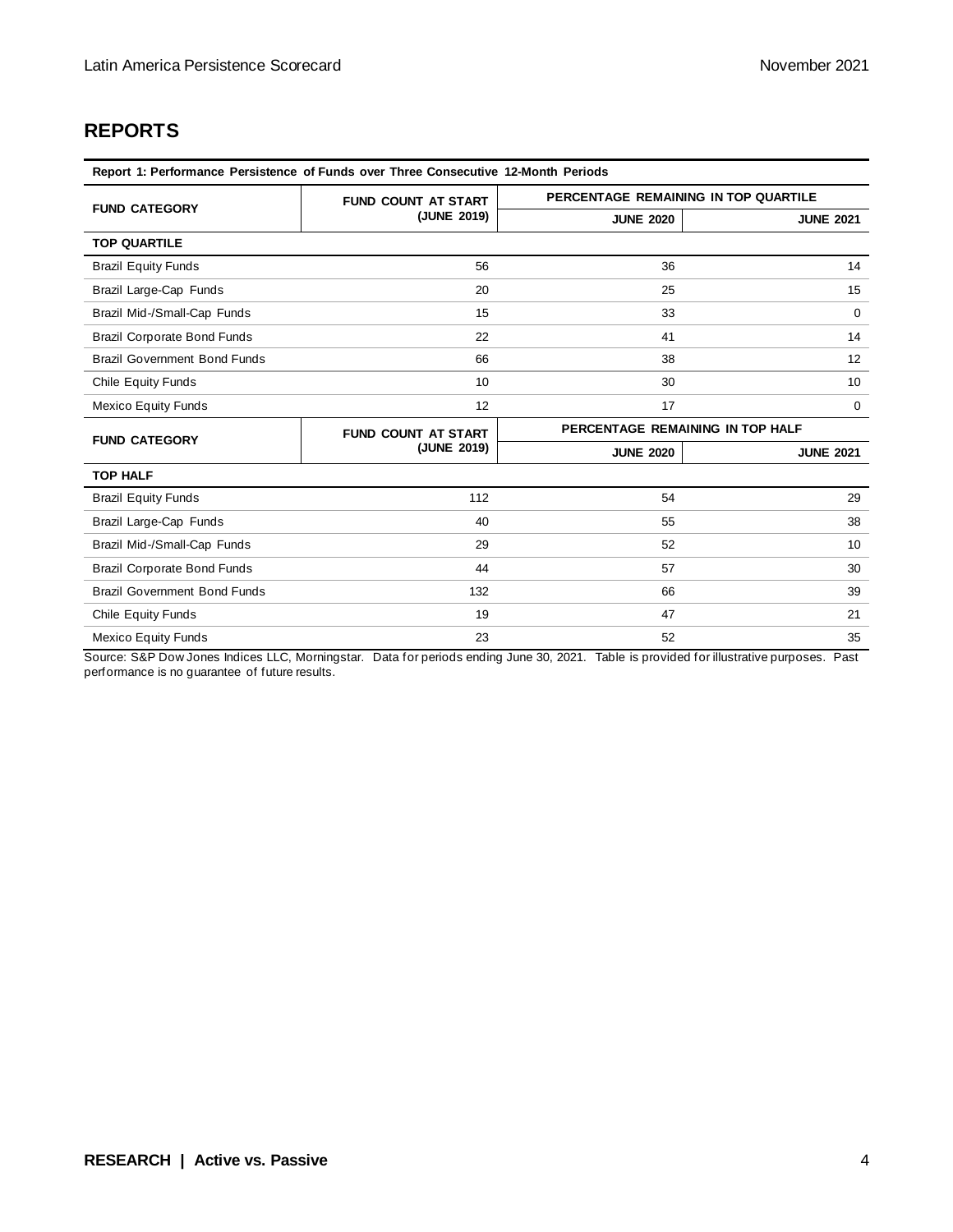| Report Z: Performance Persistence of Punds over Five Consecutive TZ-Month Perfous |                            |                                      |                  |                  |                  |
|-----------------------------------------------------------------------------------|----------------------------|--------------------------------------|------------------|------------------|------------------|
| <b>FUND CATEGORY</b>                                                              | <b>FUND COUNT AT START</b> | PERCENTAGE REMAINING IN TOP QUARTILE |                  |                  |                  |
|                                                                                   | (JUNE 2017)                | <b>JUNE 2018</b>                     | <b>JUNE 2019</b> | <b>JUNE 2020</b> | <b>JUNE 2021</b> |
| <b>TOP QUARTILE</b>                                                               |                            |                                      |                  |                  |                  |
| <b>Brazil Equity Funds</b>                                                        | 62                         | 31                                   | 6                | 3                | $\mathbf 0$      |
| Brazil Large-Cap Funds                                                            | 19                         | 53                                   | 11               | 5                | 5                |
| Brazil Mid-/Small-Cap Funds                                                       | 14                         | 43                                   | 29               | 29               | $\mathbf 0$      |
| <b>Brazil Corporate Bond Funds</b>                                                | 42                         | 45                                   | 19               | 17               | $\overline{7}$   |
| <b>Brazil Government Bond Funds</b>                                               | 64                         | 42                                   | 27               | 16               | 2                |
| <b>Chile Equity Funds</b>                                                         | 10                         | 50                                   | 40               | 10               | 10               |
| <b>Mexico Equity Funds</b>                                                        | 11                         | 27                                   | 0                | $\mathbf 0$      | $\Omega$         |
| <b>FUND CATEGORY</b>                                                              | <b>FUND COUNT AT START</b> | PERCENTAGE REMAINING IN TOP HALF     |                  |                  |                  |
|                                                                                   | (JUNE 2017)                | <b>JUNE 2018</b>                     | <b>JUNE 2019</b> | <b>JUNE 2020</b> | <b>JUNE 2021</b> |
| <b>TOP HALF</b>                                                                   |                            |                                      |                  |                  |                  |
| <b>Brazil Equity Funds</b>                                                        | 124                        | 52                                   | 23               | 13               | 6                |
| Brazil Large-Cap Funds                                                            | 37                         | 59                                   | 35               | 22               | 19               |
| Brazil Mid-/Small-Cap Funds                                                       | 28                         | 57                                   | 39               | 29               | 4                |
| <b>Brazil Corporate Bond Funds</b>                                                | 90                         | 37                                   | 20               | 16               | 8                |
| <b>Brazil Government Bond Funds</b>                                               | 128                        | 66                                   | 43               | 32               | 14               |
| <b>Chile Equity Funds</b>                                                         | 19                         | 53                                   | 42               | 11               | 5                |
| <b>Mexico Equity Funds</b>                                                        | 21                         | 57                                   | 38               | 24               | 19               |

**Report 2: Performance Persistence of Funds over Five Consecutive 12-Month Periods**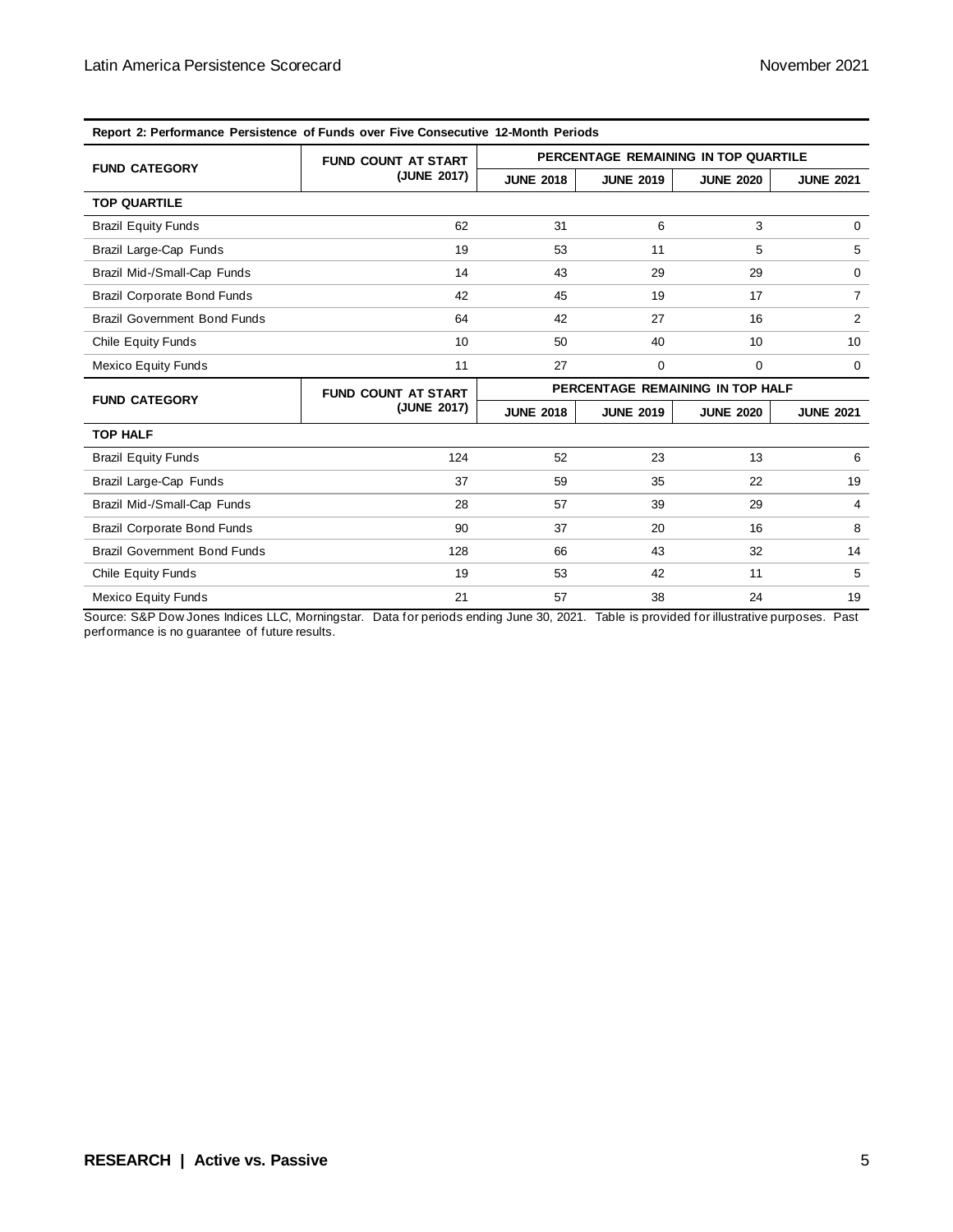| Report 3: Three-Year Transition Matrix - Performance over Two Non-Overlapping Three-Year Periods (Based on Quartiles) |                                     |                               |                        |                            |                               |                                  |  |
|-----------------------------------------------------------------------------------------------------------------------|-------------------------------------|-------------------------------|------------------------|----------------------------|-------------------------------|----------------------------------|--|
| <b>QUARTILE</b>                                                                                                       | <b>FUND COUNT</b>                   | THREE-YEAR PERCENTAGE AT END  |                        |                            |                               |                                  |  |
|                                                                                                                       | <b>AT START</b><br>(JUNE 2018)      | <b>1ST QUARTILE</b><br>$(\%)$ | 2ND QUARTILE<br>$(\%)$ | <b>3RD QUARTILE</b><br>(%) | <b>4TH QUARTILE</b><br>$(\%)$ | <b>MERGED/</b><br>LIQUIDATED (%) |  |
| <b>BRAZIL EQUITY FUNDS</b>                                                                                            |                                     |                               |                        |                            |                               |                                  |  |
| 1st Quartile                                                                                                          | 53                                  | 30                            | 34                     | 13                         | 19                            | 4                                |  |
| 2nd Quartile                                                                                                          | 52                                  | 25                            | 21                     | 19                         | 17                            | 17                               |  |
| 3rd Quartile                                                                                                          | 53                                  | 21                            | 19                     | 23                         | 25                            | 13                               |  |
| 4th Quartile                                                                                                          | 53                                  | 8                             | 9                      | 28                         | 23                            | 32                               |  |
| <b>BRAZIL LARGE-CAP FUNDS</b>                                                                                         |                                     |                               |                        |                            |                               |                                  |  |
| 1st Quartile                                                                                                          | 17                                  | 35                            | 18                     | 12                         | 29                            | 6                                |  |
| 2nd Quartile                                                                                                          | 17                                  | 41                            | 59                     | 0                          | $\mathbf 0$                   | 0                                |  |
| 3rd Quartile                                                                                                          | 17                                  | 6                             | 12                     | 53                         | $\mathbf 0$                   | 29                               |  |
| 4th Quartile                                                                                                          | 17                                  | 6                             | 0                      | 24                         | 59                            | 12                               |  |
| <b>BRAZIL MID-/SMALL-CAP FUNDS</b>                                                                                    |                                     |                               |                        |                            |                               |                                  |  |
| 1st Quartile                                                                                                          | 13                                  | 46                            | 23                     | 15                         | 15                            | 0                                |  |
| 2nd Quartile                                                                                                          | 13                                  | 8                             | 31                     | 23                         | 31                            | 8                                |  |
| 3rd Quartile                                                                                                          | 13                                  | 23                            | 8                      | 23                         | 31                            | 15                               |  |
| 4th Quartile                                                                                                          | 14                                  | $\overline{7}$                | 14                     | 21                         | 7                             | 50                               |  |
|                                                                                                                       | <b>BRAZIL CORPORATE BOND FUNDS</b>  |                               |                        |                            |                               |                                  |  |
| 1st Quartile                                                                                                          | 20                                  | 35                            | 30                     | 10                         | 10                            | 15                               |  |
| 2nd Quartile                                                                                                          | 20                                  | 0                             | 5                      | 10                         | 5                             | 80                               |  |
| 3rd Quartile                                                                                                          | 20                                  | 0                             | 15                     | 30                         | 0                             | 55                               |  |
| 4th Quartile                                                                                                          | 21                                  | 19                            | 0                      | 5                          | 38                            | 38                               |  |
|                                                                                                                       | <b>BRAZIL GOVERNMENT BOND FUNDS</b> |                               |                        |                            |                               |                                  |  |
| 1st Quartile                                                                                                          | 53                                  | 43                            | 45                     | 2                          | 0                             | 9                                |  |
| 2nd Quartile                                                                                                          | 52                                  | 37                            | 23                     | 33                         | $\mathbf 0$                   | 8                                |  |
| 3rd Quartile                                                                                                          | 53                                  | 9                             | 9                      | 51                         | 21                            | 9                                |  |
| 4th Quartile                                                                                                          | 53                                  | 0                             | 9                      | 2                          | 68                            | 21                               |  |
| <b>CHILE EQUITY FUNDS</b>                                                                                             |                                     |                               |                        |                            |                               |                                  |  |
| 1st Quartile                                                                                                          | 8                                   | 13                            | 25                     | 0                          | 63                            | $\mathbf 0$                      |  |
| 2nd Quartile                                                                                                          | 8                                   | 38                            | 13                     | 38                         | 0                             | 13                               |  |
| 3rd Quartile                                                                                                          | 8                                   | 13                            | 25                     | 25                         | 13                            | 25                               |  |
| 4th Quartile                                                                                                          | 8                                   | 25                            | $13$                   | 13                         | 13                            | 38                               |  |
| <b>MEXICO EQUITY FUNDS</b>                                                                                            |                                     |                               |                        |                            |                               |                                  |  |
| 1st Quartile                                                                                                          | 11                                  | 45                            | 27                     | 9                          | 9                             | 9                                |  |
| 2nd Quartile                                                                                                          | 10                                  | 30                            | 50                     | 0                          | 10                            | 10                               |  |
| 3rd Quartile                                                                                                          | 10                                  | 20                            | 10                     | 30                         | 40                            | $\mathbf 0$                      |  |
| 4th Quartile                                                                                                          | 11                                  | $\,0\,$                       | 0                      | 55                         | 36                            | 9                                |  |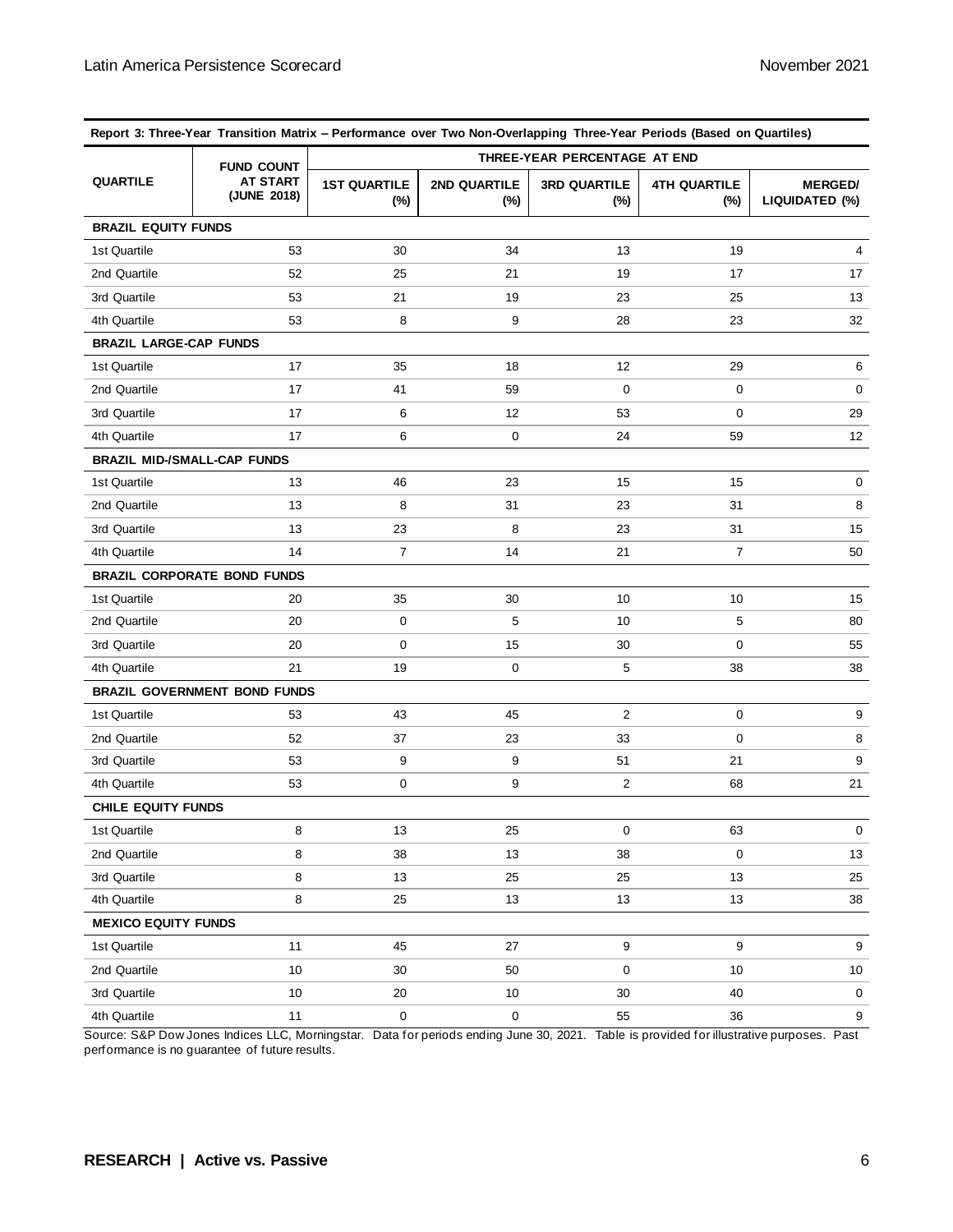| Report 4: Three-Year Transition Matrix – Performance over Two Non-Overlapping Three-Year Periods (Based on Halves) |                            |                              |                        |                              |  |
|--------------------------------------------------------------------------------------------------------------------|----------------------------|------------------------------|------------------------|------------------------------|--|
| <b>HALF</b>                                                                                                        | <b>FUND COUNT AT START</b> | THREE-YEAR PERCENTAGE AT END |                        |                              |  |
|                                                                                                                    | (JUNE 2018)                | TOP HALF (%)                 | <b>BOTTOM HALF (%)</b> | <b>MERGED/LIQUIDATED (%)</b> |  |
| <b>BRAZIL EQUITY FUNDS</b>                                                                                         |                            |                              |                        |                              |  |
| Top Half                                                                                                           | 105                        | 55                           | 34                     | 10 <sup>10</sup>             |  |
| <b>Bottom Half</b>                                                                                                 | 106                        | 28                           | 49                     | 23                           |  |
| <b>BRAZIL LARGE-CAP FUNDS</b>                                                                                      |                            |                              |                        |                              |  |
| Top Half                                                                                                           | 34                         | 76                           | 21                     | 3                            |  |
| <b>Bottom Half</b>                                                                                                 | 34                         | 12                           | 68                     | 21                           |  |
| <b>BRAZIL MID-/SMALL-CAP FUNDS</b>                                                                                 |                            |                              |                        |                              |  |
| Top Half                                                                                                           | 26                         | 54                           | 42                     | $\overline{4}$               |  |
| <b>Bottom Half</b>                                                                                                 | 27                         | 26                           | 41                     | 33                           |  |
| <b>BRAZIL CORPORATE BOND FUNDS</b>                                                                                 |                            |                              |                        |                              |  |
| Top Half                                                                                                           | 40                         | 35                           | 18                     | 48                           |  |
| <b>Bottom Half</b>                                                                                                 | 41                         | 17                           | 37                     | 46                           |  |
| <b>BRAZIL GOVERNMENT BOND FUNDS</b>                                                                                |                            |                              |                        |                              |  |
| Top Half                                                                                                           | 105                        | 74                           | 17                     | 9                            |  |
| <b>Bottom Half</b>                                                                                                 | 106                        | 14                           | 71                     | 15                           |  |
| <b>CHILE EQUITY FUNDS</b>                                                                                          |                            |                              |                        |                              |  |
| Top Half                                                                                                           | 16                         | 44                           | 50                     | 6                            |  |
| <b>Bottom Half</b>                                                                                                 | 16                         | 38                           | 31                     | 31                           |  |
| <b>MEXICO EQUITY FUNDS</b>                                                                                         |                            |                              |                        |                              |  |
| Top Half                                                                                                           | 21                         | 76                           | 14                     | 10 <sup>1</sup>              |  |
| <b>Bottom Half</b>                                                                                                 | 21                         | 14                           | 81                     | 5                            |  |

**Report 4: Three-Year Transition Matrix – Performance over Two Non-Overlapping Three-Year Periods (Based on Halves)**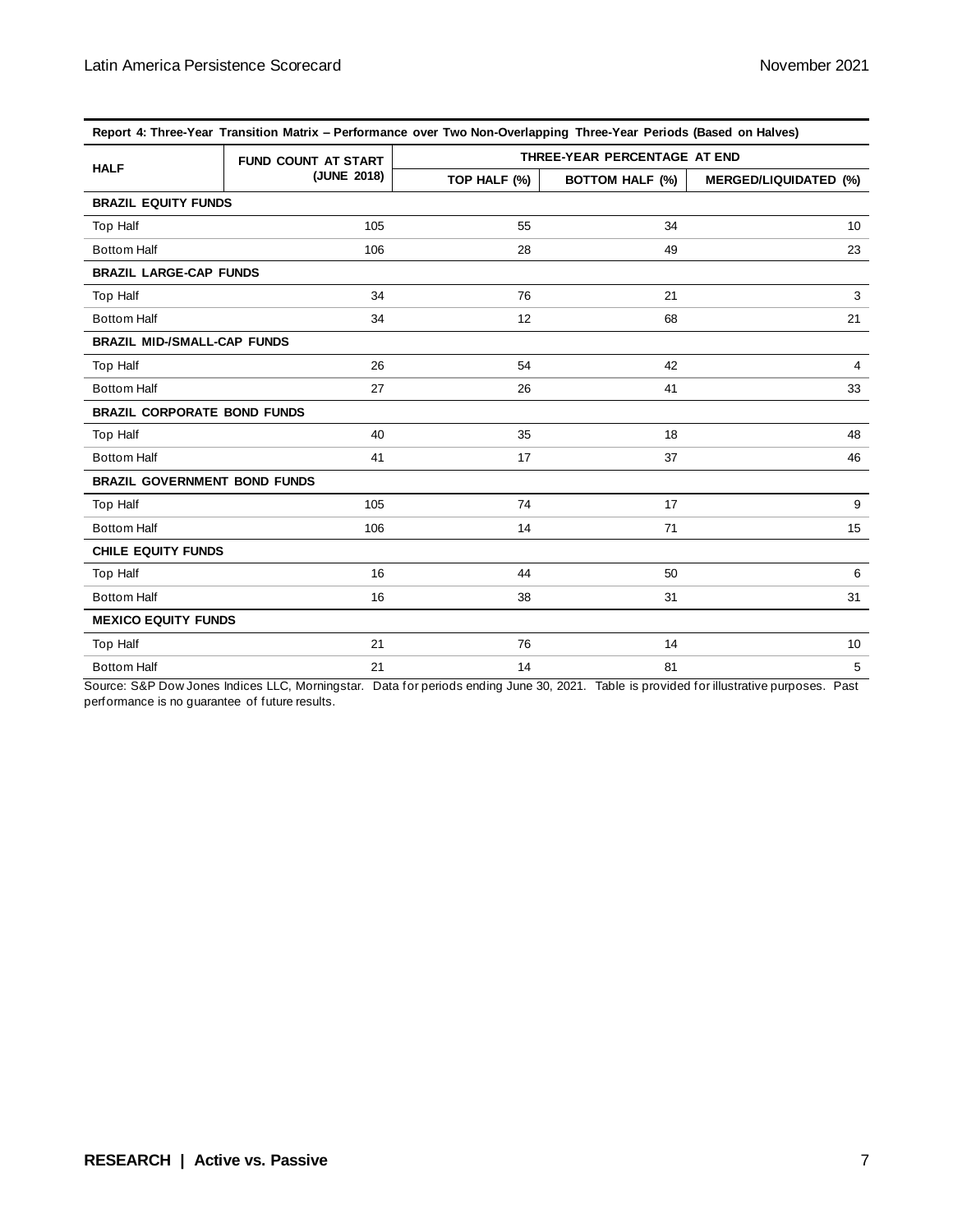| Report 5: Five-Year Transition Matrix - Performance over Two Non-Overlapping Five-Year Periods (Based on Quartiles) |                                     |                               |                        |                            |                               |                                  |
|---------------------------------------------------------------------------------------------------------------------|-------------------------------------|-------------------------------|------------------------|----------------------------|-------------------------------|----------------------------------|
| <b>QUARTILE</b>                                                                                                     | <b>FUND COUNT</b>                   | FIVE-YEAR PERCENTAGE AT END   |                        |                            |                               |                                  |
|                                                                                                                     | <b>AT START</b><br>(JUNE 2016)      | <b>1ST QUARTILE</b><br>$(\%)$ | 2ND QUARTILE<br>$(\%)$ | <b>3RD QUARTILE</b><br>(%) | <b>4TH QUARTILE</b><br>$(\%)$ | <b>MERGED/</b><br>LIQUIDATED (%) |
| <b>BRAZIL EQUITY FUNDS</b>                                                                                          |                                     |                               |                        |                            |                               |                                  |
| 1st Quartile                                                                                                        | 46                                  | 30                            | 28                     | 11                         | $\overline{7}$                | 24                               |
| 2nd Quartile                                                                                                        | 45                                  | 9                             | 11                     | 9                          | 27                            | 44                               |
| 3rd Quartile                                                                                                        | 46                                  | 11                            | 15                     | 22                         | 13                            | 39                               |
| 4th Quartile                                                                                                        | 46                                  | 15                            | 11                     | 24                         | 20                            | 30                               |
| <b>BRAZIL LARGE-CAP FUNDS</b>                                                                                       |                                     |                               |                        |                            |                               |                                  |
| 1st Quartile                                                                                                        | 14                                  | 50                            | 14                     | $\overline{7}$             | 29                            | 0                                |
| 2nd Quartile                                                                                                        | 14                                  | 21                            | 21                     | 29                         | 14                            | 14                               |
| 3rd Quartile                                                                                                        | 14                                  | 0                             | 29                     | 29                         | $\overline{7}$                | 36                               |
| 4th Quartile                                                                                                        | 14                                  | 14                            | 21                     | 21                         | 43                            | 0                                |
| <b>BRAZIL MID-/SMALL-CAP FUNDS</b>                                                                                  |                                     |                               |                        |                            |                               |                                  |
| 1st Quartile                                                                                                        | 10                                  | 30                            | 30                     | 10                         | 20                            | 10                               |
| 2nd Quartile                                                                                                        | 10                                  | 0                             | 30                     | 40                         | 10                            | 20                               |
| 3rd Quartile                                                                                                        | 10                                  | 10                            | 0                      | 10                         | 40                            | 40                               |
| 4th Quartile                                                                                                        | 10                                  | 30                            | 10                     | 10                         | 0                             | 50                               |
|                                                                                                                     | <b>BRAZIL CORPORATE BOND FUNDS</b>  |                               |                        |                            |                               |                                  |
| 1st Quartile                                                                                                        | $\overline{7}$                      | 29                            | 29                     | 0                          | 0                             | 43                               |
| 2nd Quartile                                                                                                        | $\overline{7}$                      | 14                            | 14                     | 29                         | 29                            | 14                               |
| 3rd Quartile                                                                                                        | $\overline{7}$                      | 0                             | 0                      | 14                         | 14                            | 71                               |
| 4th Quartile                                                                                                        | 7                                   | 14                            | 0                      | 0                          | 14                            | 71                               |
|                                                                                                                     | <b>BRAZIL GOVERNMENT BOND FUNDS</b> |                               |                        |                            |                               |                                  |
| 1st Quartile                                                                                                        | 40                                  | 73                            | 13                     | 3                          | 0                             | 13                               |
| 2nd Quartile                                                                                                        | 40                                  | 10                            | 48                     | 30                         | 0                             | 13                               |
| 3rd Quartile                                                                                                        | 40                                  | 3                             | 18                     | 48                         | 13                            | 20                               |
| 4th Quartile                                                                                                        | 41                                  | 0                             | 5                      | 2                          | 71                            | 22                               |
| <b>CHILE EQUITY FUNDS</b>                                                                                           |                                     |                               |                        |                            |                               |                                  |
| 1st Quartile                                                                                                        | 9                                   | 33                            | 22                     | 11                         | 11                            | 22                               |
| 2nd Quartile                                                                                                        | 9                                   | 11                            | 0                      | 33                         | 22                            | 33                               |
| 3rd Quartile                                                                                                        | 9                                   | 11                            | 11                     | 0                          | $\mathbf 0$                   | 78                               |
| 4th Quartile                                                                                                        | 10                                  | 0                             | 20                     | 10                         | 30                            | 40                               |
| <b>MEXICO EQUITY FUNDS</b>                                                                                          |                                     |                               |                        |                            |                               |                                  |
| 1st Quartile                                                                                                        | 8                                   | 25                            | 0                      | 25                         | 50                            | 0                                |
| 2nd Quartile                                                                                                        | 8                                   | 25                            | 25                     | 13                         | 13                            | 25                               |
| 3rd Quartile                                                                                                        | 8                                   | 13                            | 25                     | 25                         | 25                            | 13                               |
| 4th Quartile                                                                                                        | 9                                   | 22                            | 33                     | 22                         | 11                            | 11                               |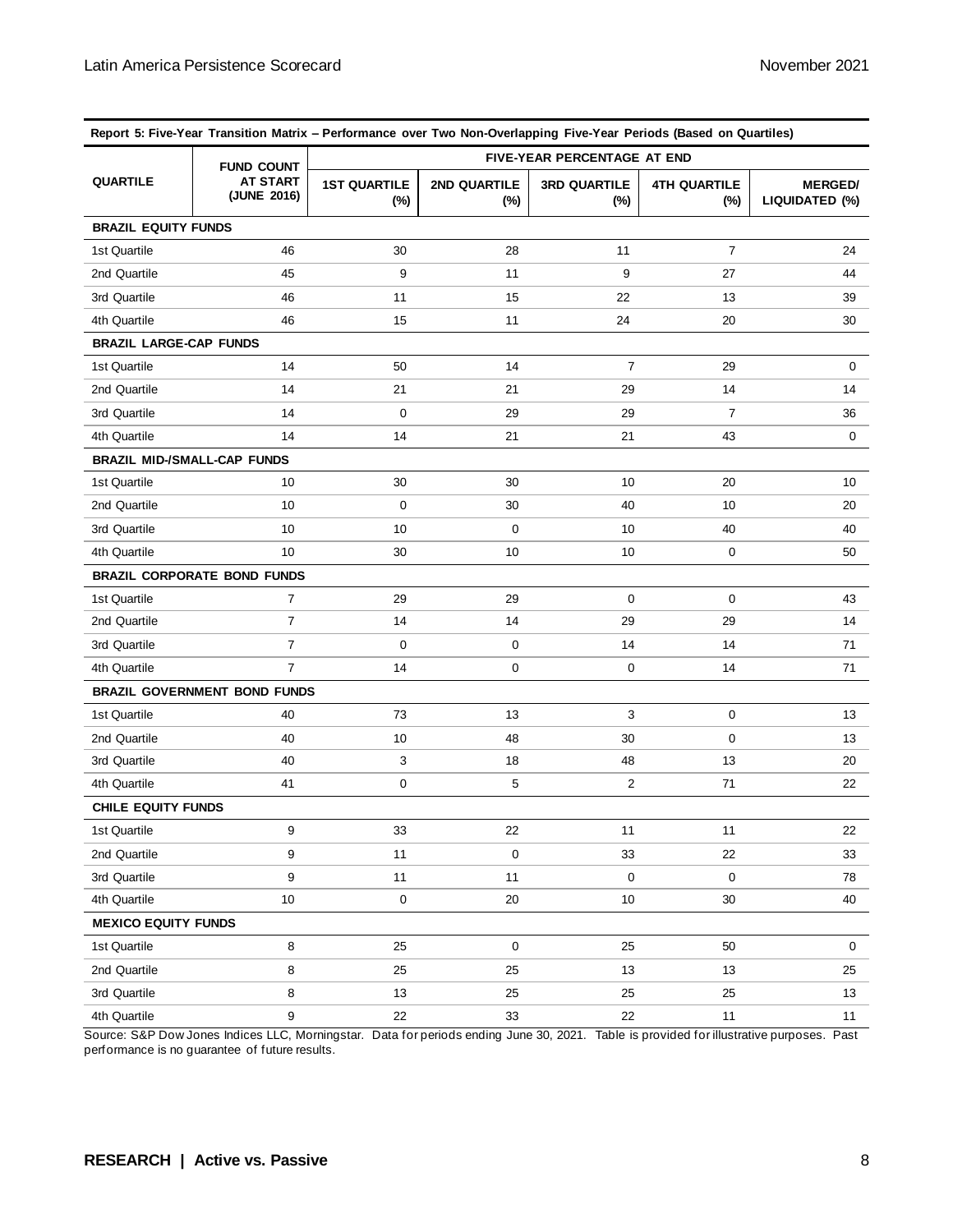| Report 6: Five-Year Transition Matrix – Performance over Two Non-Overlapping Five-Year Periods (Based on Halves) |                            |                             |                        |                              |  |  |  |
|------------------------------------------------------------------------------------------------------------------|----------------------------|-----------------------------|------------------------|------------------------------|--|--|--|
| <b>HALF</b>                                                                                                      | <b>FUND COUNT AT START</b> | FIVE-YEAR PERCENTAGE AT END |                        |                              |  |  |  |
|                                                                                                                  | (JUNE 2016)                | TOP HALF (%)                | <b>BOTTOM HALF (%)</b> | <b>MERGED/LIQUIDATED (%)</b> |  |  |  |
| <b>BRAZIL EQUITY FUNDS</b>                                                                                       |                            |                             |                        |                              |  |  |  |
| <b>Top Half</b>                                                                                                  | 92                         | 26                          | 39                     | 35                           |  |  |  |
| <b>Bottom Half</b>                                                                                               | 91                         | 40                          | 26                     | 34                           |  |  |  |
| <b>BRAZIL LARGE-CAP FUNDS</b>                                                                                    |                            |                             |                        |                              |  |  |  |
| <b>Top Half</b>                                                                                                  | 28                         | 32                          | 50                     | 18                           |  |  |  |
| <b>Bottom Half</b>                                                                                               | 28                         | 54                          | 39                     | $\overline{7}$               |  |  |  |
| <b>BRAZIL MID-/SMALL-CAP FUNDS</b>                                                                               |                            |                             |                        |                              |  |  |  |
| Top Half                                                                                                         | 20                         | 25                          | 30                     | 45                           |  |  |  |
| <b>Bottom Half</b>                                                                                               | 20                         | 45                          | 40                     | 15                           |  |  |  |
| <b>BRAZIL CORPORATE BOND FUNDS</b>                                                                               |                            |                             |                        |                              |  |  |  |
| Top Half                                                                                                         | 14                         | $\overline{7}$              | 21                     | 71                           |  |  |  |
| <b>Bottom Half</b>                                                                                               | 14                         | 43                          | 29                     | 29                           |  |  |  |
| <b>BRAZIL GOVERNMENT BOND FUNDS</b>                                                                              |                            |                             |                        |                              |  |  |  |
| <b>Top Half</b>                                                                                                  | 81                         | 12                          | 67                     | 21                           |  |  |  |
| <b>Bottom Half</b>                                                                                               | 80                         | 71                          | 16                     | 13                           |  |  |  |
| <b>CHILE EQUITY FUNDS</b>                                                                                        |                            |                             |                        |                              |  |  |  |
| Top Half                                                                                                         | 19                         | 21                          | 21                     | 58                           |  |  |  |
| <b>Bottom Half</b>                                                                                               | 18                         | 33                          | 39                     | 28                           |  |  |  |
| <b>MEXICO EQUITY FUNDS</b>                                                                                       |                            |                             |                        |                              |  |  |  |
| <b>Top Half</b>                                                                                                  | 17                         | 47                          | 41                     | 12                           |  |  |  |
| <b>Bottom Half</b>                                                                                               | 16                         | 38                          | 50                     | 13                           |  |  |  |

**Report 6: Five-Year Transition Matrix – Performance over Two Non-Overlapping Five-Year Periods (Based on Halves)**